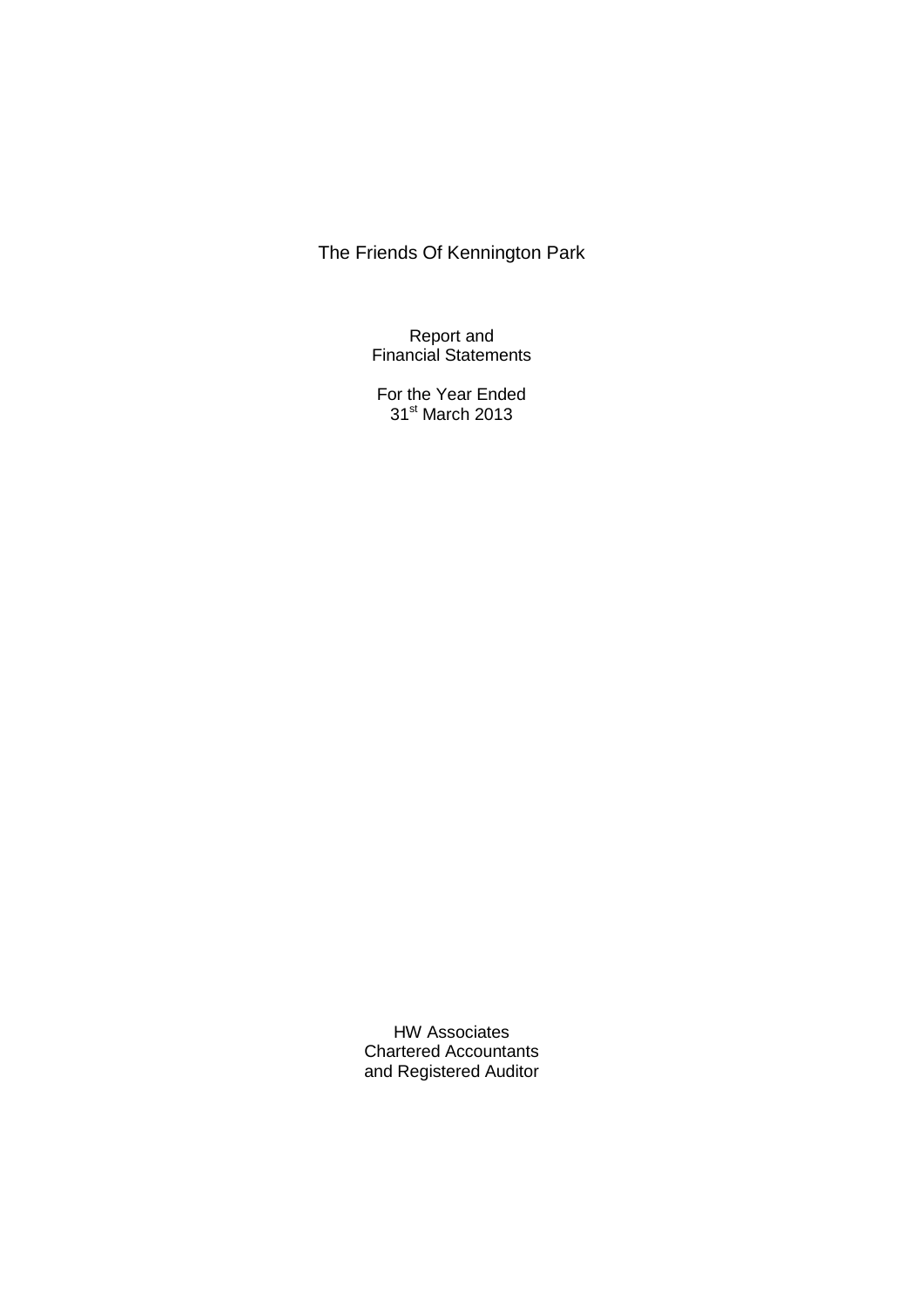## FINANCIAL STATEMENTS

For the year ended 31<sup>st</sup> March 2013

## CONTENTS PAGES

| Management Committee's Report            |   |
|------------------------------------------|---|
| Auditor's Report                         | 2 |
| <b>Balance Sheet</b>                     | 3 |
| <b>Statement of Financial Activities</b> | 4 |
| Detailed Income and Expenditure Report   | 5 |
| Notes to the Accounts                    | 6 |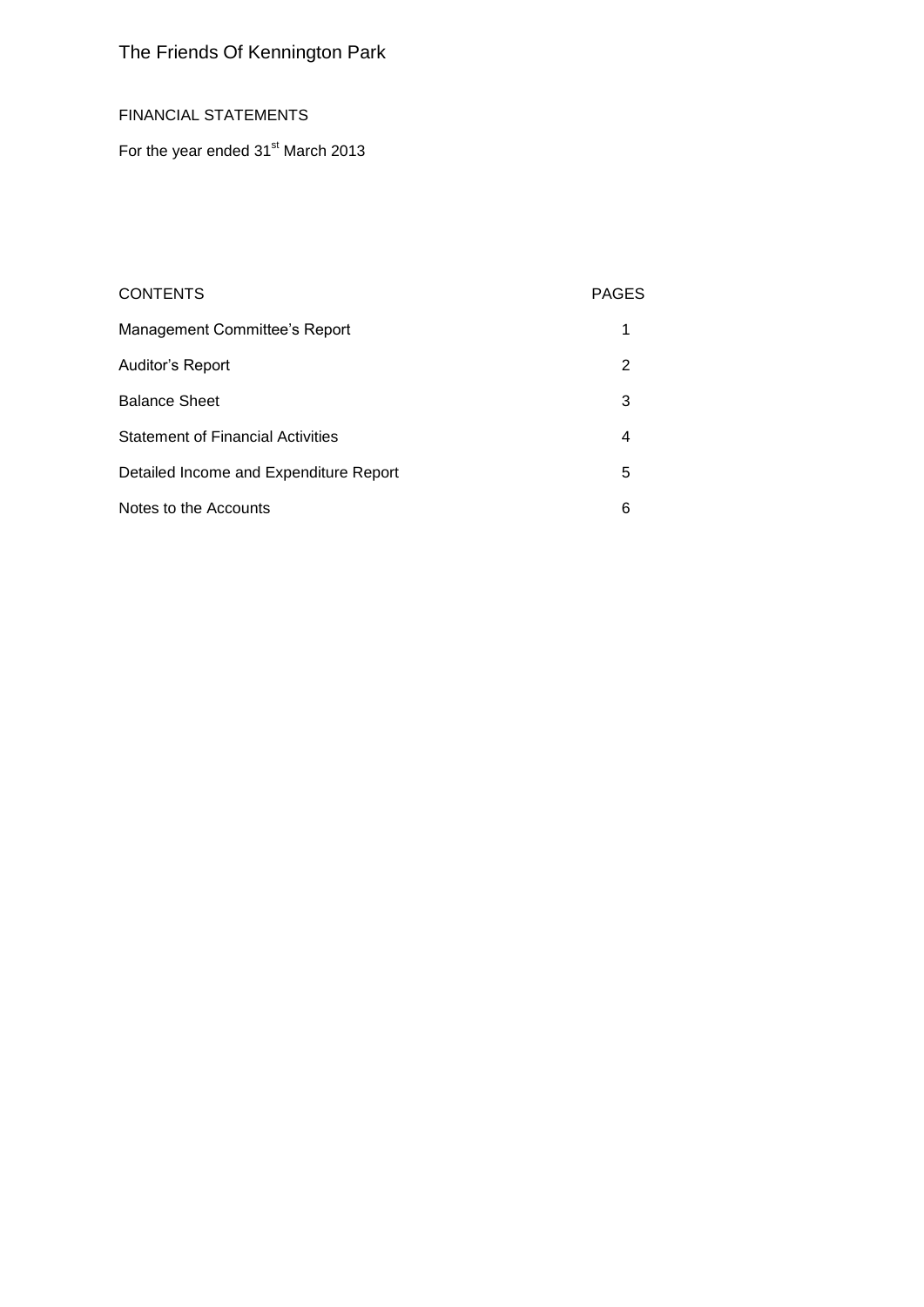## MANAGEMENT COMMITTEE REPORT

The Management Committee present their annual report with the financial statements of the organisation for the year ended  $31<sup>st</sup>$  March 2013.

### REFERENCE AND ADMINISTRATIVE DETAILS

The Friends of Kennington Park is a voluntary body. The address is Prince Consort Lodge, Kennington Park Place, London, SE11 4AS. The objects of the organisation are set out in the constitution:

- to protect, conserve and enhance Kennington Park as a place of freedom, recreation and enjoyment for the long-term benefit of all sections of the local community;
- to gather input from local people and representative groups so that the park may best serve the local community.

HM Revenue and Customs have accepted The Friends of Kennington Park as a charity for tax purposes under the reference XT26286 with effect from12 May 2008.

#### STRUCTURE, GOVERNANCE AND MANAGEMENT

The Friends of Kennington Park is managed by a management committee elected at the Annual General Meeting.

#### OBJECTIVES AND ACTIVITIES

- In consultation with Lambeth officers, the Friends continue to work to retain Green Flag status and were successful for the second year running in 2012.
- In the year nesting boxes for birds and bats were installed in the park and native hedging planted. The Green Insurance Company granted a Grimple's Green Grant of £1,000 for the project.
- The Friends celebrated the  $10^{th}$  anniversary of the group's foundation with an event funded by the Big Lottery Fund, Awards for All.
- The Friends continued to work with Lambeth Council and other stakeholders creating a master plan for the park.
- An issue of the Friend's newsletter Parklife was produced and distributed with the support of Winkworth estate agents.
- The Heritage Lottery Fund gave the Friends in conjunction with Lambeth Council a stage 1 grant to enable plans to be prepared for the restoration of the Flower Garden. The funds were paid directly to Lambeth Council.
- A grant of £1,884 from Veolia Environmental Trust helped improve the signage in the park.

## FINANCIAL REVIEW

The Friends continue to receive the support of the Sheepdrove Trust to assist fundraising and development with a grant of £12,000 received in April 2012. Grants and the support of our donors and members have provided income of £26,735 (2012: £18,893). A surplus of £4,864 (2012: deficit £2,977) was recorded. The Friends of Kennington Park apply this income to the promotion of their objectives. In the event that income exceeds expenditure such surplus is not distributed but is retained by the Friends for the promotion of these objectives. A statement of financial activities is set out on page 4. The surplus for the year had the effect of increasing the retained surplus.

#### STATEMENT OF MANAGEMENT COMMITTEES' RESPONSIBILITIES

The Management Committee is required to prepare financial statements for each accounting year which give a true and fair view of the state of affairs of the organisation as at the end of the financial year and of the Income & Expenditure for that year. In preparing those statements, the committee is required to:

- 1 Select the appropriate accounting policies and apply them consistently;<br>2 Make judgements and estimates that are reasonable and prudent:
- 2 Make judgements and estimates that are reasonable and prudent;<br>3 State whether applicable accounting standards have been followed
- State whether applicable accounting standards have been followed;
- 4 Prepare the financial statements on the going concern basis unless it is inappropriate to presume that the organisation will continue its activities.

The Management Committee members are responsible for ensuring that the organisation keeps accounting records which disclose with reasonable accuracy, the financial position of the organisation and which enable it to ensure the financial statements comply with the constitution of the organisation. They are also responsible for safeguarding the assets of the organisation by taking reasonable steps for the prevention and detection of fraud and other irregularities.

Approved by the Management Committee and signed on its behalf by:

Gordon Johnston (Chairman) **David Sellers (Treasurer)** David Sellers (Treasurer) Dated 13 May 2013 Dated 13 May 2013

……………………………. …………………………….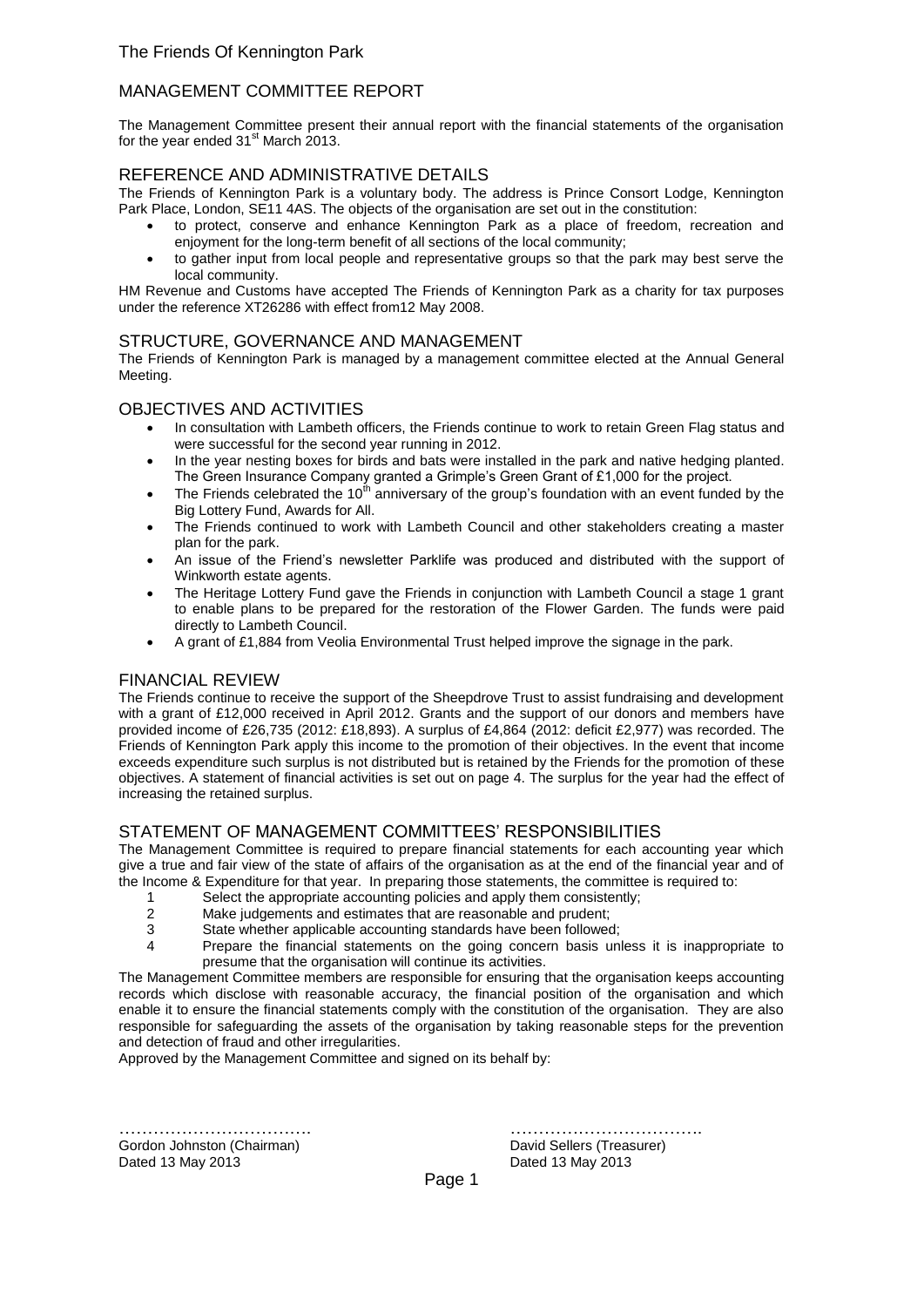#### INDEPENDENT AUDITOR'S REPORT

#### To The Members of The Friends of Kennington Park

## FOR THE YEAR ENDED 31<sup>ST</sup> MARCH 2013

We have audited the financial statements of The Friends of Kennington Park for the year ended 31 March 2013 as set out on pages 3 to 6. These financial statements have been prepared in accordance with the accounting policies set out therein and the requirements of the Management Committee.

This report is made solely to the members, as a body, in accordance with the constitution of The Friends of Kennington Park. Our audit work has been undertaken so that we might state to the members those matters we are required to state to them in an auditor's report and for no other purpose. To the fullest extent permitted by law, we do not accept or assume responsibility to anyone other than the members as a body, for our audit work, for this report, or for the opinions we have formed.

#### **Respective responsibilities of Management Committee**

As described in the Statement of The Management Committee's Responsibilities the management committee are responsible for the preparation of the financial statements in accordance with the constitution.

Our responsibility is to audit the financial statements in accordance with relevant legal and regulatory requirements and International Standards on Auditing (UK and Ireland).

We report to you our opinion as to whether the financial statements give a true and fair view, the financial statements are properly prepared in accordance with the constitution and the information given in the management committees' report is consistent with the financial statements. We also report to you if, in our opinion, the management committee has not kept proper accounting records and if we have not received all the information and explanations we require for our audit.

#### **Basis of audit opinion**

We conducted our audit in accordance with International Standards on Auditing (UK and Ireland) issued by the Auditing Practices Board. An audit includes examination, on a test basis, of evidence relevant to the amounts and disclosures in the financial statements. It also includes an assessment of the significant estimates and judgments made by the management committee in the preparation of the financial statements, and of whether the accounting policies are appropriate to the group's circumstances, consistently applied and adequately disclosed.

We planned and performed out audit so as to obtain all the information and explanations which we considered necessary in order to provide us with sufficient evidence to give reasonable assurance that the financial statements are free from material misstatement, whether caused by fraud or other irregularity or error. In forming our opinion we also evaluated the overall adequacy of the presentation of information in the financial statements

#### **Opinion**

In our opinion:

- the financial statements give a true and fair view, in accordance with United Kingdom Generally Accepted Accounting Practice applicable to Smaller Entities, of the state of the affairs as at  $31<sup>3</sup>$ March 2013.
- the information provided in the Management Committee Report is consistent with the financial statements.

M Hjertzen FCA (Senior Statutory Auditor) for and on behalf of HW Associates Chartered Accountants Statutory Auditor Portmill House Portmill Lane Hitchin Herts SG5 1DJ

13 May 2013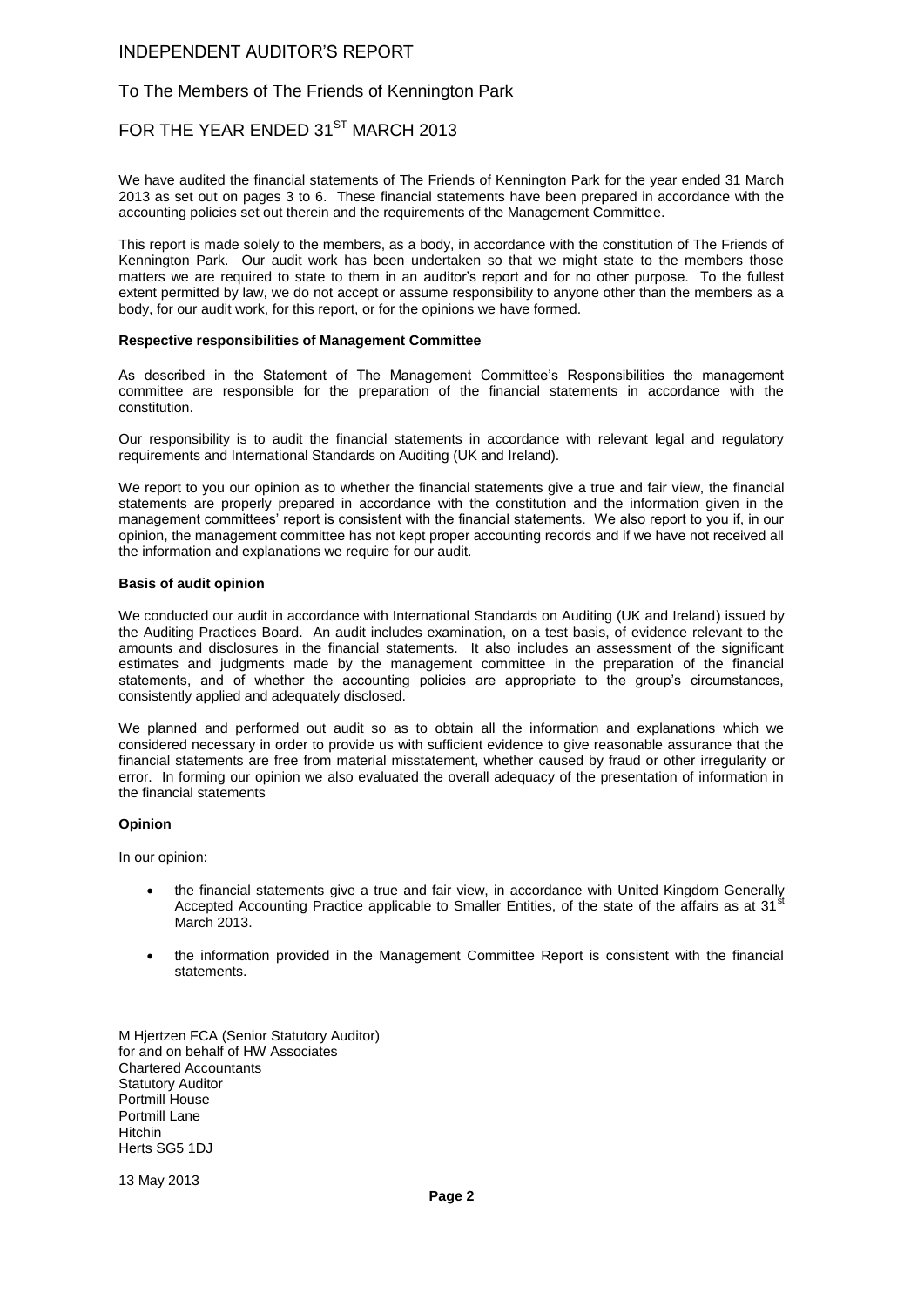## BALANCE SHEET AS AT 31 MARCH 2013

|                                                               | <b>NOTE</b>              | £                                | £      | £                               | 31-Mar<br>2012<br>£ |
|---------------------------------------------------------------|--------------------------|----------------------------------|--------|---------------------------------|---------------------|
|                                                               |                          |                                  |        |                                 |                     |
| <b>CURRENT ASSETS</b>                                         |                          |                                  |        |                                 |                     |
| Cash at bank and in hand<br>Deposit Account<br><b>Debtors</b> |                          | 12,529<br>8,268<br>273<br>21,070 |        | 7,738<br>8,261<br>195<br>16,194 |                     |
| <b>LESS CURRENT LIABILITIES</b>                               |                          |                                  |        |                                 |                     |
| Creditors (Amounts due within one year)                       | $\overline{2}$           | (1,929)                          |        | (1, 917)                        |                     |
| <b>NET CURRENT ASSETS</b>                                     |                          |                                  | 19,141 |                                 | 14,277              |
| <b>TOTAL ASSETS</b>                                           |                          |                                  | 19,141 |                                 | 14,277              |
| <b>RESERVES</b>                                               |                          |                                  |        |                                 |                     |
| <b>Restricted funds</b><br><b>General Funds</b>               | $\overline{\mathcal{A}}$ | 7,962<br>11,179                  | 19,141 | 9,138<br>5,139                  | 14,277              |

The Financial Statements were approved by the Board of Management on 13 May 2013

Gordon Johnston **David Sellers** Chairman **Treasurer** Treasurer

Page 3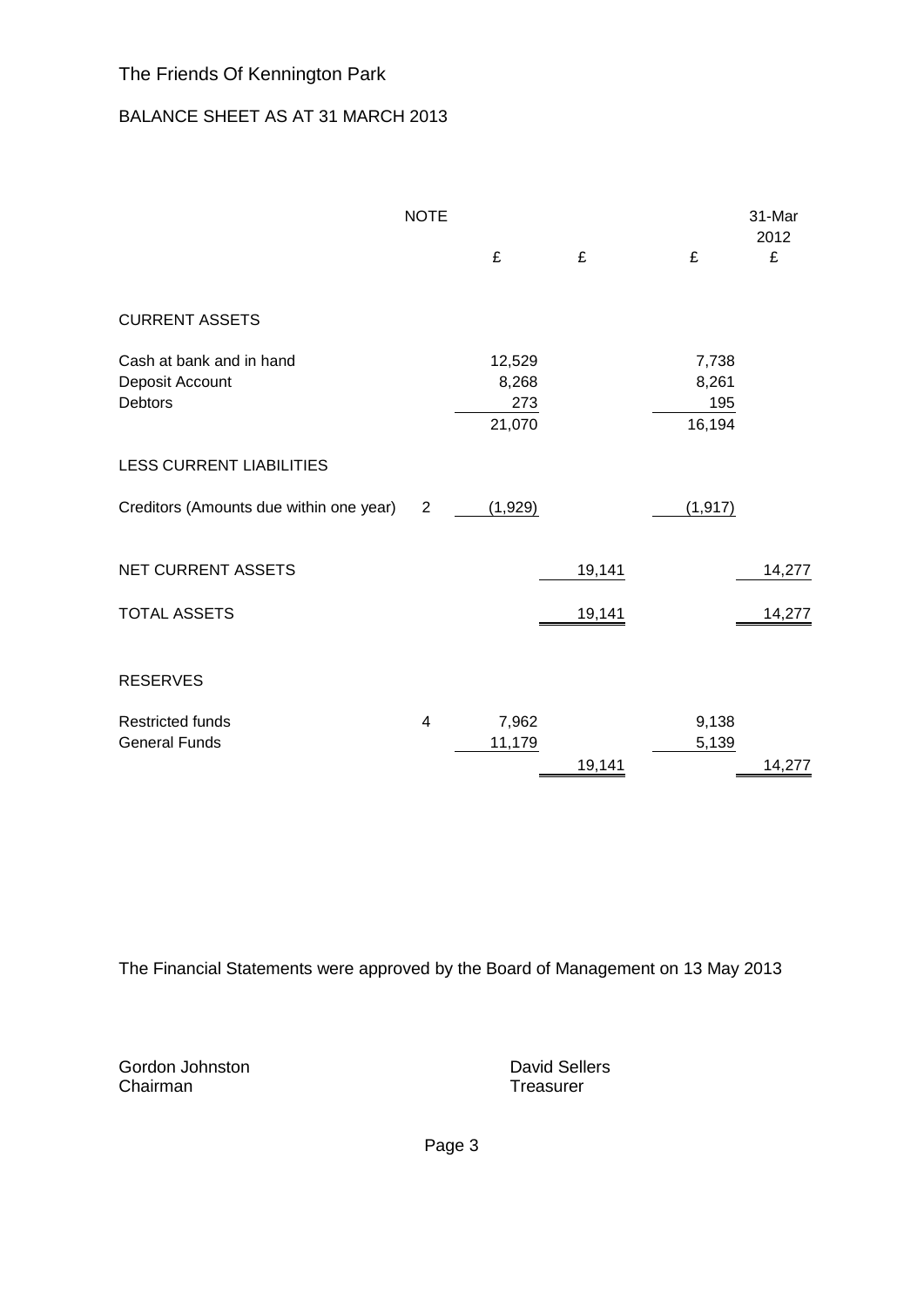## STATEMENT OF FINANCIAL ACTIVITIES

## FOR THE YEAR FROM 1 APRIL 2012 to 31 MARCH 2013

| forward at 31st March 2013                   |              | 11,179  | 7,962      | 19,141          | 14,277          |
|----------------------------------------------|--------------|---------|------------|-----------------|-----------------|
| <b>Fund balances carried</b>                 |              |         |            |                 |                 |
| forward at 1st April 2012                    |              | 5,139   | 9,138      | 14,277          | 17,254          |
| <b>Fund balances brought</b>                 |              |         |            |                 |                 |
| Movement between funds                       |              | (224)   | 224        |                 |                 |
| Net incoming/(outgoing) resources            |              | 6,264   | (1,400)    | 4,864           | (2, 977)        |
| Total resources expended                     |              | 2,452   | 19,419     | 21,871          | 21,870          |
| Management and administration                |              | 1,872   | 10         | 1,882           | 2,035           |
| Fund raising and publicity                   |              |         | 12,775     | 12,775          | 12,351          |
| Direct charitable expenditure                |              | 580     | 6,634      | 7,214           | 7,484           |
| <b>RESOURCES EXPENDED</b>                    |              |         |            |                 |                 |
| Total incoming resources                     |              | 8,716   | 18,019     | 26,735          | 18,893          |
| Income from Cards and Booklets               |              |         |            |                 | 152             |
| <b>Interest Received</b>                     |              | 8       |            | 8               | 8               |
| Membership subscriptions                     |              | 823     |            | 823             | 641             |
| Donations received<br><b>Grants received</b> | 3            | 7,885   | 18,019     | 7,885<br>18,019 | 4,543<br>13,549 |
| <b>INCOME</b>                                |              |         |            |                 |                 |
|                                              | <b>NOTES</b> | £       | £          |                 | £               |
|                                              |              | Funds   | Funds      | Funds           | 2012            |
|                                              |              | General | Restricted | Total           | Total<br>Funds  |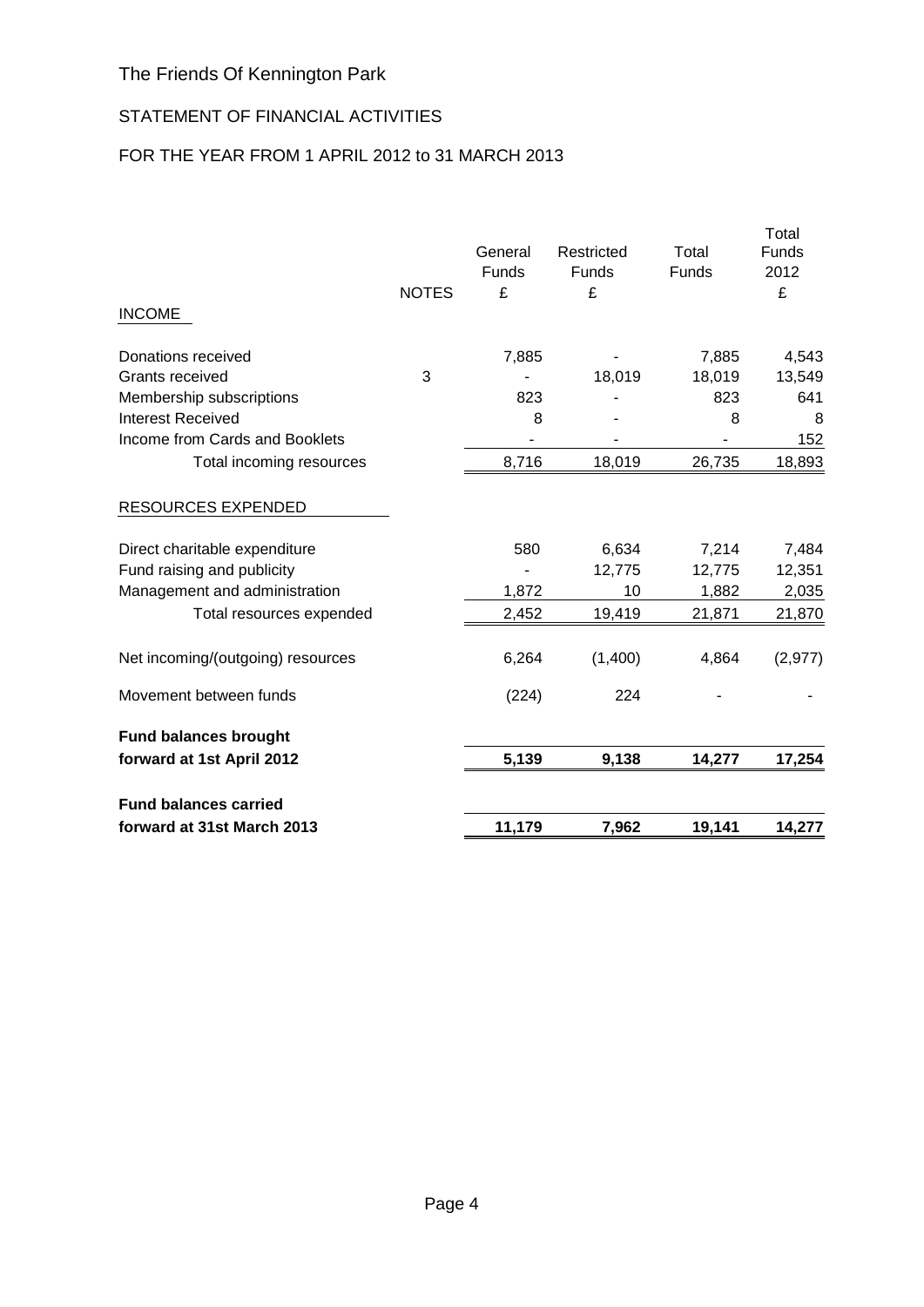## INCOME AND EXPENDITURE ACCOUNT

## FOR THE YEAR FROM 1 APRIL 2012 to 31 MARCH 2013

|                                          | 2013   |           | 2012   |          |
|------------------------------------------|--------|-----------|--------|----------|
|                                          | £      | £         | £      | £        |
| <b>INCOME</b>                            |        |           |        |          |
| Membership subscriptions                 | 823    |           | 641    |          |
| Donations                                | 7,885  |           | 4,543  |          |
| <b>Grants Received</b>                   | 18,019 |           | 13,549 |          |
| Income from Cards and Booklets           |        |           | 152    |          |
| <b>Bank Interest</b>                     | 8      |           | 8      |          |
|                                          |        | 26,735    |        | 18,893   |
| <b>LESS GENERAL EXPENDITURE</b>          |        |           |        |          |
| Management & Administration              | 1,330  |           | 1,479  |          |
| <b>Fundraising and Development</b>       | 10,863 |           | 10,839 |          |
| Publicity                                | 1,913  |           | 1,512  |          |
| <b>Printing Postage &amp; Stationery</b> | 10     |           | 45     |          |
| <b>Accountancy Fees</b>                  | 504    |           | 492    |          |
| War Memorial Restoration                 |        |           | 2,769  |          |
| <b>Fitness Trail Improvement</b>         |        |           | 4,072  |          |
| Planting                                 | 580    |           | 148    |          |
| Bird Boxes and native hedging            | 1,000  |           |        |          |
| <b>Tenth Anniversary Celebration</b>     | 3,451  |           |        |          |
| Signage                                  | 2,183  |           |        |          |
| Bank Charges and Interest                | 32     |           | 14     |          |
| <b>Bricks and Water Pamphlet</b>         |        |           | 495    |          |
| <b>Sundry Expenses</b>                   | 5      |           | 5      |          |
|                                          |        | (21, 871) |        | (21,870) |
| SURPLUS/(DEFICIT) FOR THE YEAR           |        | 4,864     |        | (2, 977) |